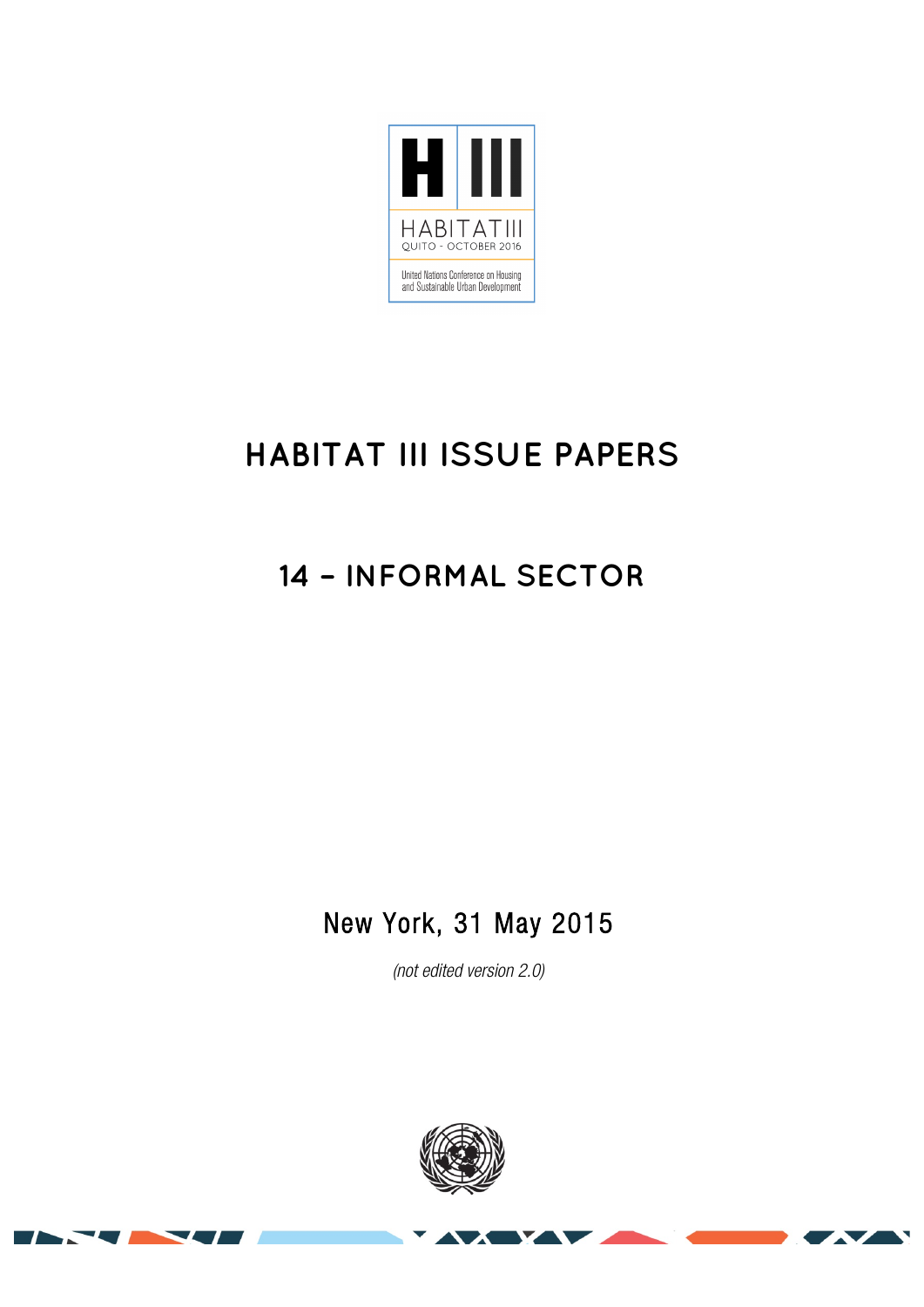

### ISSUE PAPER ON THE INFORMAL SECTOR

#### KEY WORDS

informal sector, informal enterprises, informal employment, informal economy, entrepreneurship, formalization, inclusive growth, gender equality

#### MAIN CONCEPTS

- Informal sector<sup>1</sup>: Made up of informal production units or informal sector enterprises, as defined below. The informal sector includes informal agricultural production units but does not include households as employers of domestic workers.<sup>23</sup>
- Informal enterprises: Private unincorporated enterprises whose size in terms of employment is below a certain threshold to be determined according to national conditions, and/or which are not registered under specific forms of national legislation, such as factories or commercial acts, tax or social security laws, professional groups regulatory acts, or similar acts, laws or regulations established by national legislative bodies and/or whose employees are not registered.4
- Informal employment: Employment that leaves individuals in employment relationships without labour and social protection through their work, or without entitlement to employment benefits, whether or not the economic units they operate or work for are formal enterprises, informal enterprises or households.<sup>5</sup>
- Informal economy: All units, activities, and workers in informal employment and the output from them.6
- Gender equality: Treating men and women equally, without any discrimination based on gender.

<sup>&</sup>lt;sup>1</sup> The informal sector plays an important role in the economy of many countries and cities in terms of economic output and jobs. Yet, those engaged in informal employment face serious barriers to prosper and to enter the mainstream of the economy. This paper provides some important information on the informal economy. The data and analysis are limited to selected key issues with particular attention to urban areas, with some specific recommendations for local action. The paper clarifies certain concepts such as the informal sector, informal enterprises, informal employment and informal economy as well as informal employment in formal and informal enterprises that often tend to confuse the reader. However, it is beyond the scope of the paper to address in

detail all the elements related to the informal economy.<br><sup>2</sup> ICLS 17<sup>th</sup> session, 2003<br><sup>3</sup> International Labour Organization. 1993. "Resolution concerning statistics of employment in the informal sector" in *Fifteenth*<br>*In*  $4$  ICLS 15<sup>th</sup> session, 1993. The Operational definition adopted in ICLS 1993 includes a size criterion for measurement purposes. It is included here for consistency with the ICLS resolution but it is not used in the description of formalization processes because it is not clear that growing over a certain threshold changes the nature of employment relationships in an enterprise nor that it has

particular bearing on the insertion of the productive unit in the mainstream economy.<br>
S International Labour Oriental Constitution of the productive unit in the mainstream economy.

<sup>5</sup> International Labour Organization. 2003. "Guidelines concerning a statistical definition of informal employment" in *Seventeenth International Conference of Labour Statisticians (Geneva 24 November – 3 December 2003), Report of the Conference* (Geneva, doc. ICLS 17/2003/R.)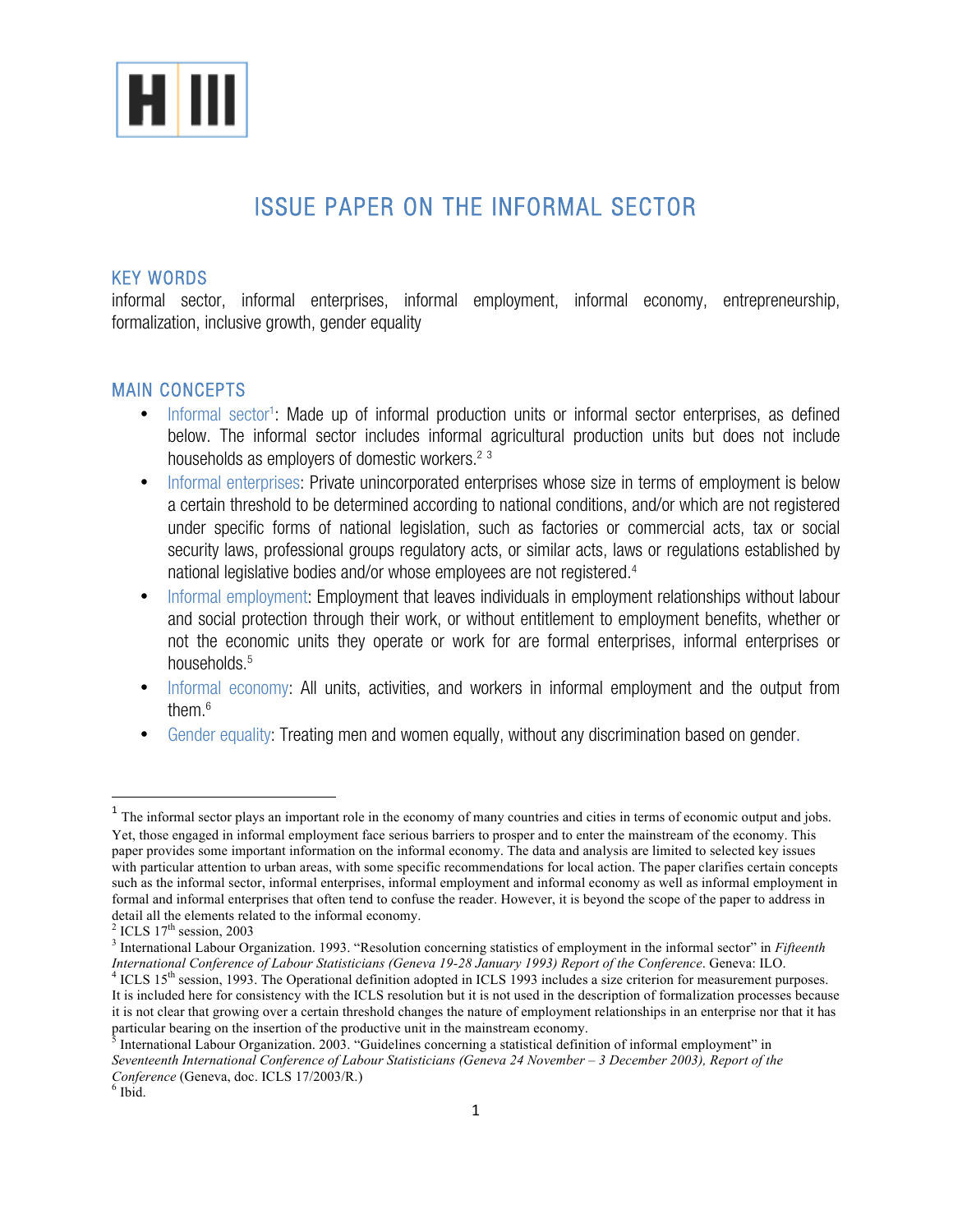

There are many drivers of informality. Some drivers are transversal (or common) to all situations: inefficient public institutions, inappropriate macroeconomic frameworks, or increased incentives to remain in the informal economy. Many other drivers are specific to particular types of employers; economic units, for example micro and small enterprises; or groups of workers such as domestic workers, street vendors or informal settlers.

- The informal economy makes up a significant proportion of non-agricultural Gross Value Added (GVA). For example, 8-20% in transitional economies, 16-34% in Latin America, 17-34% in Middle East and North African region, 46% in India, and 46-62% in West Africa.<sup>7</sup>
- In many developing countries, informal employment comprises more than half of non-agricultural employment.
- In low-income countries, informal employment makes up 70-95% of total employment (including agriculture) and is found mainly in the informal sector. It is characterized by a high prevalence of own-account workers, for example, 81% in Sub-Saharan Africa.<sup>8</sup>
- In middle-income countries, informal employment makes up 30-60% of total employment. For example, its share outside the informal sector is 10-35% in urban Latin America and Asia. Ownaccount workers represent 50-70% of the total informal employment.9
- Urbanization in developing countries is accompanied by growth in urban informal economies.<sup>10</sup> Ruralurban migration is a particular issue in secondary towns, which will be the largest centres of urban population growth over the next 20 years.<sup>11</sup> Among the push and pull factors that drive rural-urban migration are the prospects for better paying jobs. However, limited availability of such jobs means the informal economy is the main option for work.12 For example, in Hanoi, Vietnam over 50% of the urban labour force is informal. In West African cities, the share is even higher – 76% in Niamey, Niger and 83% in Lomé, Togo.<sup>13</sup>
- Women often form a greater share of the non-agricultural informal economy workforce than men (see Figure 2). For example, in South Asia the ratio is 83% of women to 82% of men; in Sub-Saharan

<u> 1989 - Jan Samuel Barbara, margaret e</u>

 $^7$  ILO, 2013. *Women and men in the informal economy: a statistical picture (second edition)*. International Labour Office, Geneva.<br><sup>8</sup> Ibid.

<sup>&</sup>lt;sup>9</sup> Ibid. <sup>10</sup> Elgin, C and Oyvat, C. (2013). Lurking in the cities: Urbanization and the informal economy. Structural Change and Economic Dynamics, 27, 36-37.

<sup>&</sup>lt;sup>11</sup> DESA (2014) World Urbanization Prospects [Highlights]; United Nations Department of Economic and Social Affairs,<br><sup>12</sup> Elgin and Oyvat (2013) ibid<br><sup>13</sup> J. Herrera and others, *Informal Sector and Informal Employment:* 

working paper No. 9 (Cambridge, Massachusetts, Women in Informal Employment: Globalizing and Organizing (WIEGO), 2012).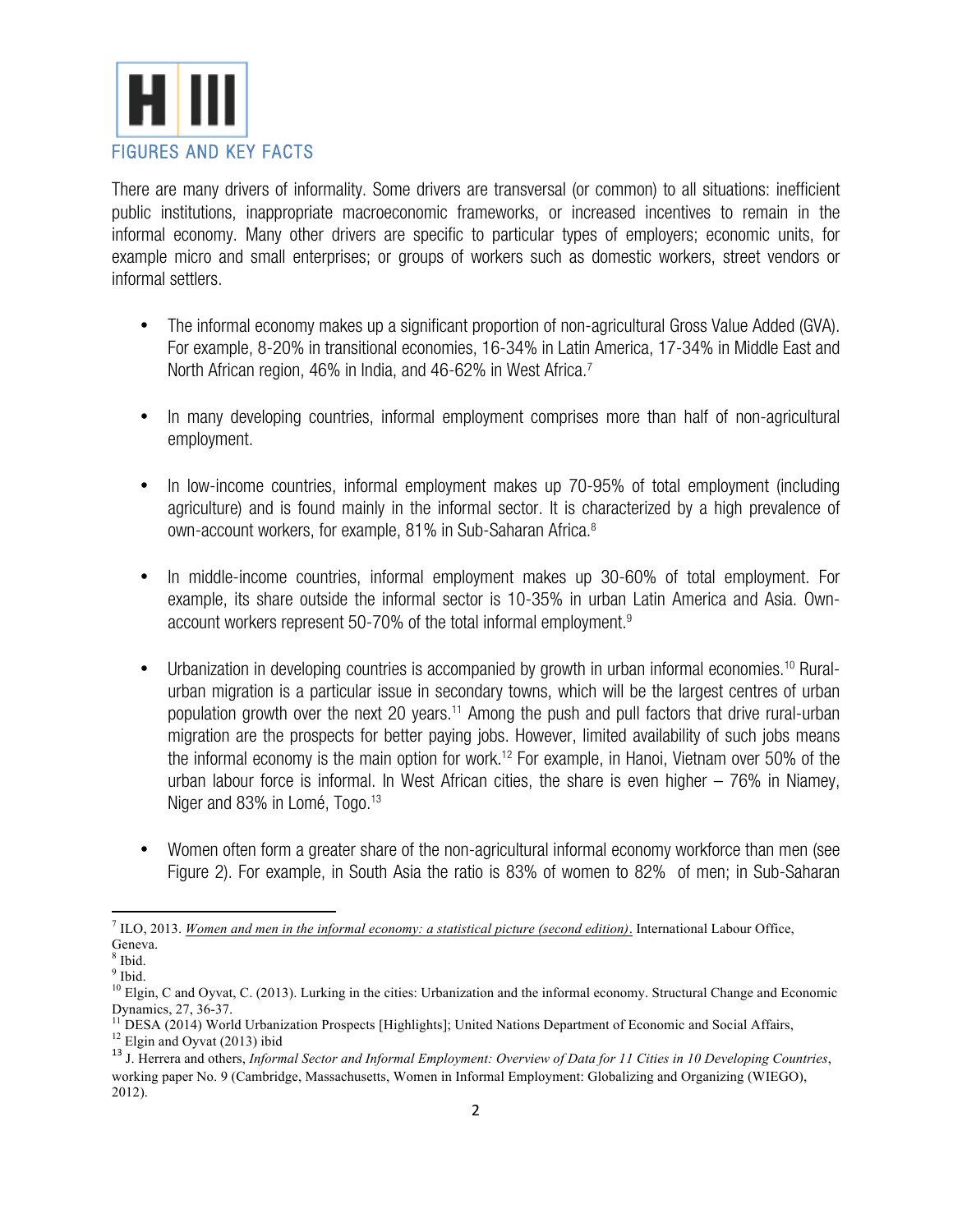

<u> 1989 - Jan Samuel Barbara, margaret e</u>

Africa, 74% of women to 61% of men; in Latin America and the Caribbean, it is 54% of women to 48% of men; and in urban China it is 36 to 30%. In Abidjan, Cote d'Ivoire, nine out of every ten women in the labour force have an informal job, compared to seven out of ten for men.<sup>14</sup>

• Young people are over represented in the informal economy. Based on averages across ten countries, as many as eight out of ten young workers are employed informally.<sup>15</sup> In many urban areas, the majority of new jobs available to young people are in the informal economy.

#### Figure 1 Informal Employment: Percent of Non-Agricultural Employment\*



\*Vanek, Joanne, Martha Chen, Françoise Carré, James Heintz and Ralf Hussmanns. Statistics on the Informal Economy: Definitions, Regional Estimates and Challenges. WIEGO Working Paper (Statistics) No. 2. Cambridge, MA, USA: WIEGO. April 2014.

<sup>&</sup>lt;sup>14</sup> J. Herrera and et.al, Informal Sector and Informal Employment: Overview of Data for 11 Cities in 10 Developing Countries, working paper No. 9 (Cambridge, Massachusetts, Women in Informal Employment: Globalizing and Organizing (WIEGO), 2012).

<sup>15</sup> ILO, 2013. *Global employment trends for youth 2013*. *A generation at risk*. International Labour Organization, Geneva.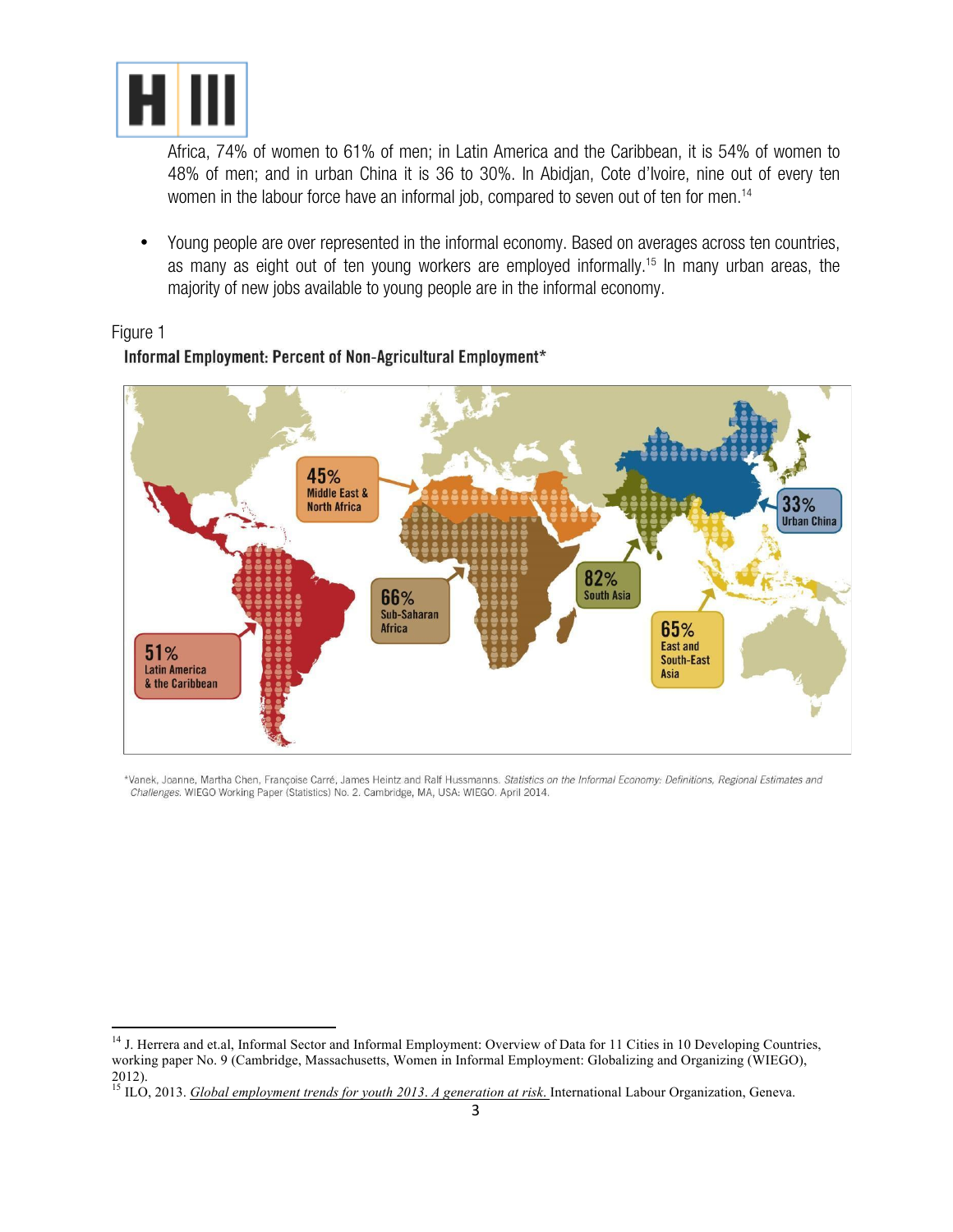

#### Figure 2014 - 2014 - 2022 - 2022 - 2022 - 2022 - 2022 - 2022 - 2023 - 2022 - 2023 - 2023 - 2023 - 2023 - 2023 Non-Agricultural Informal Employment: Women's Share\*



\*Vanek, Joanne, Martha Chen, Françoise Carré, James Heintz and Ralf Hussmanns. Statistics on the Informal Economy: Definitions, Regional Estimates and Challenges. WIEGO Working Paper (Statistics) No. 2. Cambridge, MA, USA: WIEGO. April 2014.

#### ISSUE SUMMARY

In this paper, three key issues on the urban informal economy are highlighted.

Workers in the informal economy face insecure and hazardous working conditions, often in breach of fundamental labour rights, with serious implications for their health and wellbeing. Challenges include:

- Long working hours, low pay, and difficult working conditions
- Low job security, higher turnover rates, and low job satisfaction
- Inadequate social security coverage
- Difficulty exercising fundamental rights (e.g. combating child<sup>16</sup> and forced labour, combating discrimination)
- More women than men work in vulnerable, low-paid, or undervalued jobs
- Lack of representation at work

<u> 1989 - Jan Samuel Barbara, margaret e</u>

Informal sector enterprises, workers and residents face obsolete and costly municipal regulations and bylaws that make it difficult to formalize. Enterprises often suffer from insecure tenure due to high land prices and

<sup>&</sup>lt;sup>16</sup> ILO (2013). Marking progress against child labour: Global estimates and trends 2000-2012. International Labour Organization, Geneva.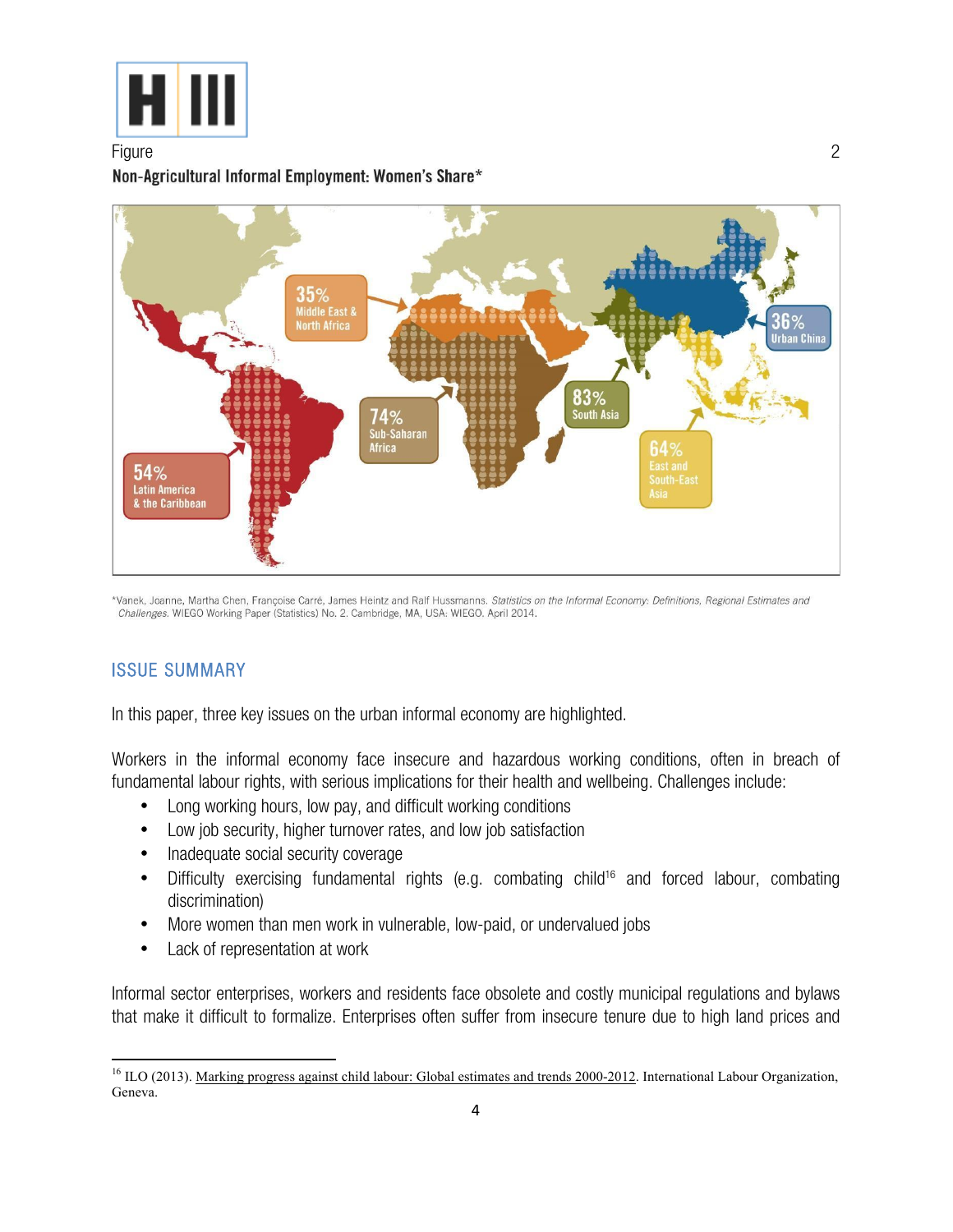

complex procedures that discourage investment in productive expansion. Slum dwellers cannot provide legal addresses needed to obtain a license while street vendors suffer from frequent evictions from their place of work. In situations of removal or relocation, their livelihood strategies are often destroyed.

Although they provide much needed labour to the urban economy and households, a huge proportion of the urban workforce lacks housing provisions and basic services. Moreover, undocumented migrant workers who face restrictive residency and civil registration systems find themselves with no access to social services and benefits.

Urban authorities face many challenges in managing urban informal economies. Congestion and overcrowding can cause harmful environmental consequences, for example, through competition for urban space, sewage dumping, and improper disposal of waste.<sup>17</sup> <sup>18</sup> Urban planning systems exclude peripheries and low-income settlements from infrastructure and transportation networks. They also deny huge sections of the urban population, particularly low-income people, from accessing key services and productive opportunities.

#### KEY DRIVERS FOR ACTION

 

Key elements to address the challenges of informality are strengthening the representation and voice of informal economy workers and formalization to reduce vulnerabilities and open access to key services, appropriate regulation, labour and environmental monitoring, licensing and taxation. Considering the negative long-run implications of the informal economy for workers, their families, the environment and governance, avenues for its gradual integration into the formal economy need to be explored. Formalization should be pursued in ways that ensure opportunities for livelihoods are not destroyed but rather recognized and expanded. The goal of formalization is to bring jobs, workers and enterprises under the coverage of formal arrangements. Formalization processes can take multiple forms including: incorporation and registration of enterprises; extension of the scope of labour and social security regulation; registration of undeclared workers; provision of property rights; right to land use; extension of basic services; and the minimum provisions under the social protection floor. Formalization happens also when economy-wide transformations lead to shifts into or the creation of more formal jobs. Within the urban context, specific areas of action to promote formalization include:

• Developing a good understanding of the informal economy in a given locality through collection and analysis of data. A good understanding of the causes of vulnerabilities of informal workers, women workers and enterprises is crucial. There is now a growing body of knowledge that unpacks the scale and scope of the informal economy drawing from statistical data (e.g. Labour Force Surveys) and other special surveys on informal economic activities.19

<sup>&</sup>lt;sup>17</sup> Chaudhuri, S and Mukhopadhyay, U (2010). *Revisiting the Informal Sector: A General Equilibrium Approach.* Springer Science + Business Media, LLC: New York. DOI 10.1007/978-1-4419-1194-0.

<sup>&</sup>lt;sup>18</sup> Biller, D and Quintero, J.D. (1995). Policy options to address informal sector contamination in urban Latin America: The case of leather tanneries in Bogota, Colombia.

<sup>&</sup>lt;sup>19</sup> See for example Vanek, Joann, Martha Chen, and Govindan Raveendran. 2012. A Guide to Obtaining Data on Types of Informal Workers in Official Statistics**,** Statistical Brief No. 8, Women in Informal Employment: Globalizing and Organizing: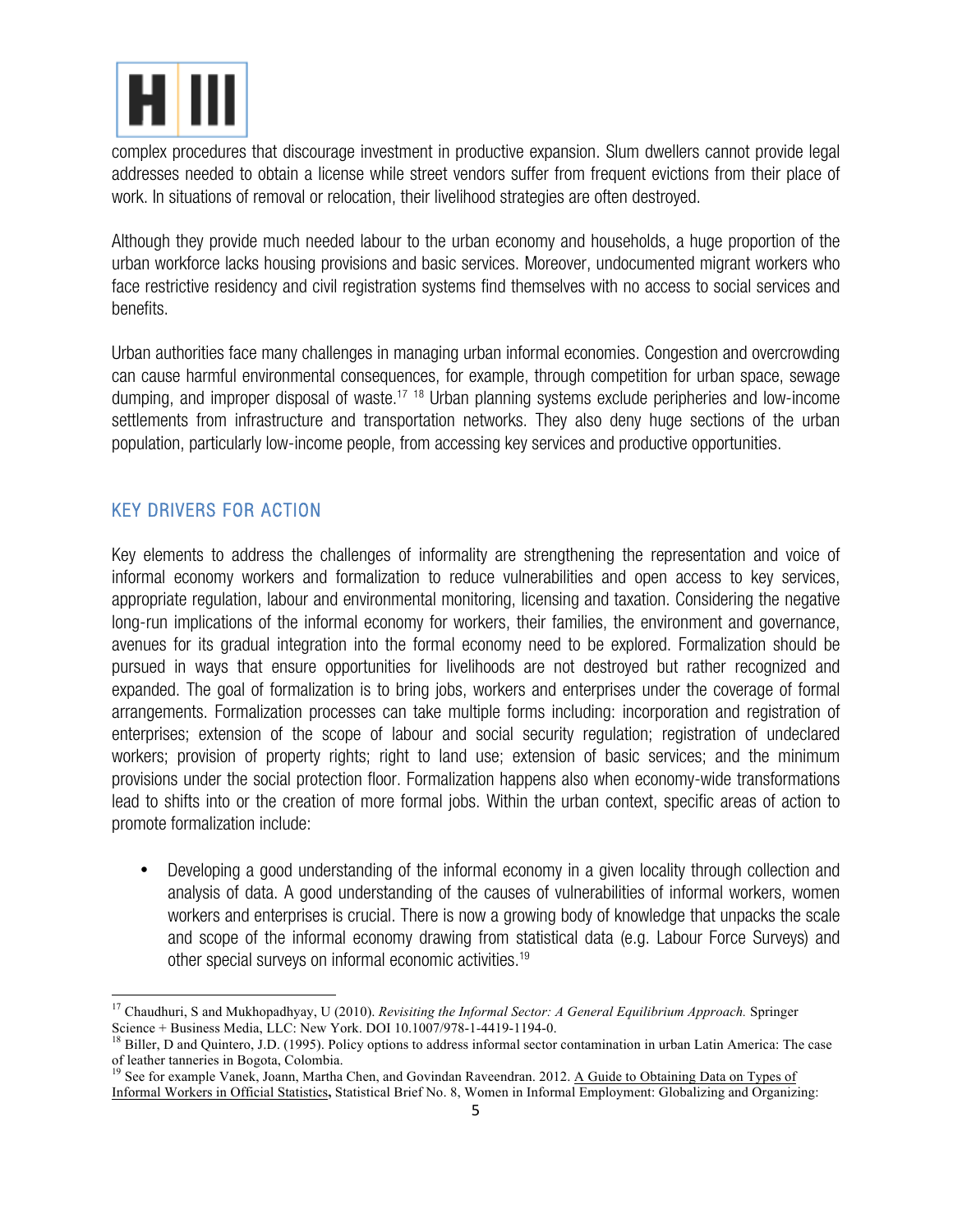

- Adopting tailored responses. Extending coverage to a heterogeneous set of workers and economic units requires the implementation of several coordinated instruments adapted to the specific characteristics of the different groups, the contingencies to be covered and the national context.<sup>20'21</sup> The diversity includes: types of income earned (level, regularity, seasonality); status in employment disaggregated by sex and age (workers, employers, own-account workers); sectors; type and size of enterprise; location; social and employment protection. Informality issues must be viewed further from the angle of other basic securities, such as those provided by property rights, land use status, and residency status.
- Prioritizing key spatial solutions. Urban planning needs to be inclusive of informal workers and enterprises with the following essentials:( 1) access to basic services;( 2) transport and mobility clearly articulated in land-use plans, where informal enterprises benefit from the agglomeration effects of dynamic centres, by making networks of roads and infrastructure accessible to low-income settlements; (3) allocation of urban spaces for expanding productive opportunities to the poor, such as street spaces for vending and transport networks for small transport operators, particularly in urban regeneration projects.
- Planning for social inclusion. Programmes for specific groups can include economic empowerment of women and youth. Local governments could provide an enabling environment for employers and workers in the informal economy to exercise their right to join organizations, federations and confederations of their own choosing, to exercise their right to organize and to collectively bargain and to participate in social dialogue in the transition from the informal to the formal economy.
- Building partnerships. Actions and policies intended to address the informal economy should be based on partnerships among urban authorities, informal economy workers, enterprises and their representatives, building on management processes that already exist. At the same time, and considering that a number of decisions that affect the urban informal sector are taken at supramunicipal levels, local authorities should reach out to provincial and national actors to seek complementarity.
- Drawing on good practices. For example, in several cities in India, home-based workers have received basic infrastructure services to improve their homes-cum-workplaces; street vendors have been allocated vending sites by the local municipality; and waste pickers have received contracts from the local municipality to collect, sort, and recycle waste. In February 2014, the Indian Parliament enacted a law to regulate and protect street vendors. In Durban, South Africa, over 6,000 street vendors in a central market area received infrastructure and technical support. Waste pickers in Bogota, Colombia are being paid by the municipality to collect, sort and recycle waste. The

Cambridge; Roever, Sally. 2011 How to Plan a Street Trader Census**.** Technical Brief (Urban Policies) No. 2, Women in Informal Employment: Globalizing and Organizing: Cambridge and Charman, A. Petersen, L., Piper, L, Liedeman, R and Legg, T. 2015, Small area census approach to measure the township informal economy in South Africa, Journal of Mixed Methods Research. P  $\frac{1}{20}$  ILO: Decent work and the transition to formalization: Recent trends, policy debates and good practices (Geneva, 2008). <sup>21</sup> ILO: Extending social security to all: A guide through challenges and options (Geneva,